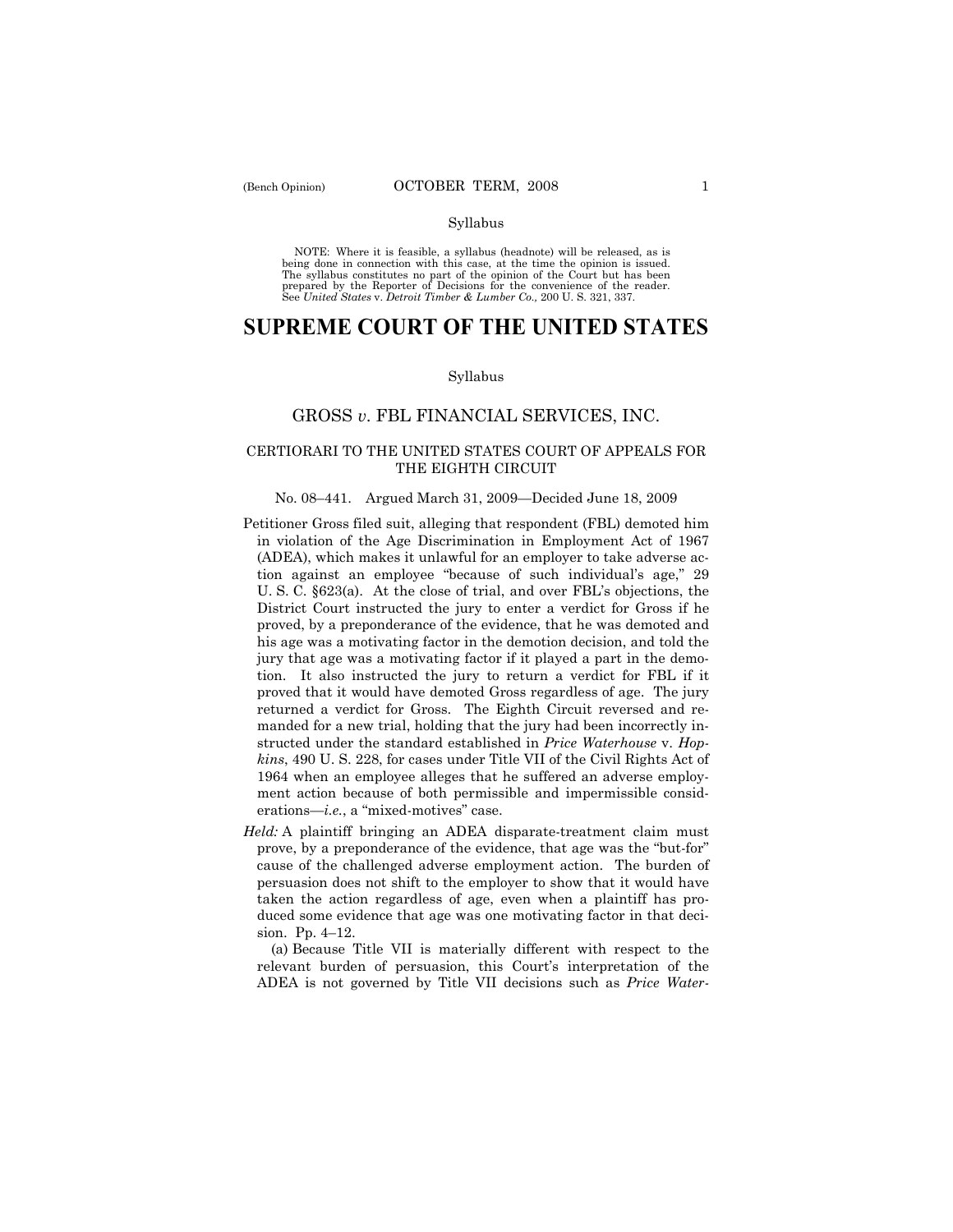#### Syllabus

*house* and *Desert Palace, Inc.* v. *Costa*, 539 U. S. 90, 94–95. This Court has never applied Title VII's burden-shifting framework to ADEA claims and declines to do so now. When conducting statutory interpretation, the Court "must be careful not to apply rules applicable under one statute to a different statute without careful and critical examination." *Federal Express Corp.* v. *Holowecki*, 552 U. S. \_\_\_,

. Unlike Title VII, which has been amended to explicitly authorize discrimination claims where an improper consideration was "a motivating factor" for the adverse action, see 42 U. S. C. §§2000e–  $2(m)$  and  $2000e-5(g)(2)(B)$ , the ADEA does not provide that a plaintiff may establish discrimination by showing that age was simply a motivating factor. Moreover, Congress neglected to add such a provision to the ADEA when it added  $\S$  $2000e-2(m)$  and  $2000e-5(g)(2)(B)$  to Title VII, even though it contemporaneously amended the ADEA in several ways. When Congress amends one statutory provision but not another, it is presumed to have acted intentionally, see *EEOC* v. *Arabian American Oil Co.*, 499 U. S. 244, 256, and "negative implications raised by disparate provisions are strongest" where the provisions were "considered simultaneously when the language raising the implication was inserted," *Lindh* v. *Murphy*, 521 U. S. 320, 330. Pp. 5–6.

 (b) The ADEA's text does not authorize an alleged mixed-motives age discrimination claim. The ordinary meaning of the ADEA's requirement that an employer took adverse action "because of" age is that age was the "reason" that the employer decided to act. See *Hazen Paper Co.* v. *Biggins*, 507 U. S. 604, 610. To establish a disparate-treatment claim under this plain language, a plaintiff must prove that age was the "but-for" cause of the employer's adverse decision. See *Bridge* v. *Phoenix Bond & Indemnity Co.*, 553 U. S. \_\_\_,

 $\Box$ . It follows that under §623(a)(1), the plaintiff retains the burden of persuasion to establish that "but-for" cause. This Court has previously held this to be the burden's proper allocation in ADEA cases, see, *e.g*., *Kentucky Retirement Systems* v. *EEOC*, 554 U. S. \_\_\_, \_\_\_–

\_\_\_, \_\_\_–\_\_\_, and nothing in the statute's text indicates that Congress has carved out an exception for a subset of ADEA cases. Where a statute is "silent on the allocation of the burden of persuasion," "the ordinary default rule [is] that plaintiffs bear the risk of failing to prove their claims." *Schaffer* v. *Weast*, 546 U. S. 49, 56. Hence, the burden of persuasion is the same in alleged mixed-motives cases as in any other ADEA disparate-treatment action. Pp. 7–9.

 (c) This Court rejects petitioner's contention that the proper interpretation of the ADEA is nonetheless controlled by *Price Waterhouse*, which initially established that the burden of persuasion shifted in alleged mixed-motives Title VII claims. It is far from clear that the